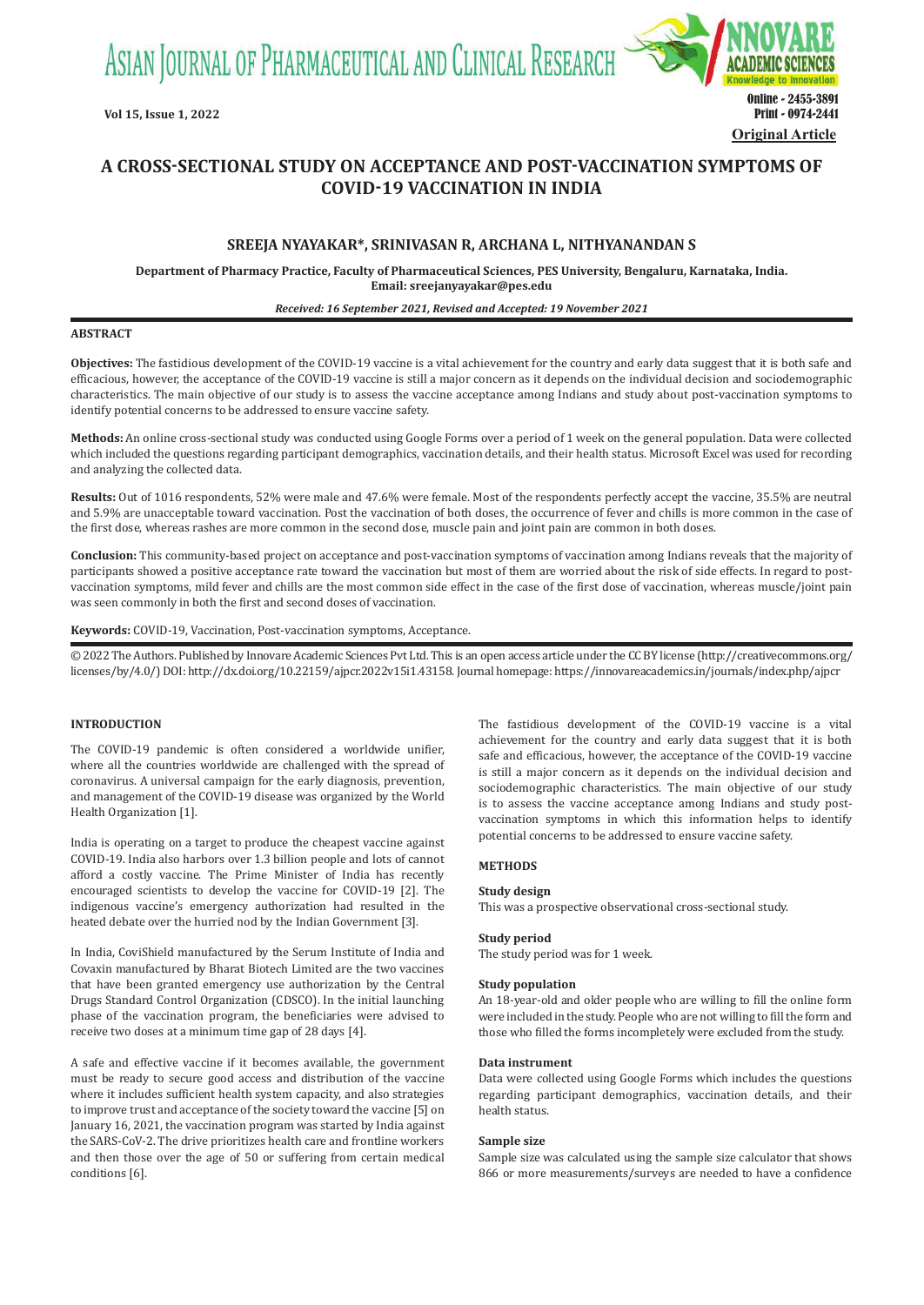level of 99.999% that the real value is within ±5% of the measured/ surveyed value.

# **Statistical analysis**

Microsoft Excel was used for recording and analyzing the data of recruited subjects. Descriptive statistical analyses were used to calculate the average and standard deviation.

# **RESULTS**

In this study, respondents were recruited through online Google Forms using social media platforms such as WhatsApp, Telegram, and LinkedIn. In total 1035 respondents, only 1016 respondents' provided consent to participate in the study but 19 respondents did not give consent so finally, we included the 1016 respondents for our study to make the results. In total 1016 respondents, 52% are male and 47.6% are female; this shows that almost equal representation of either gender was registered which is supported by the study conducted by Arumuganair [4].

Table 1 shows that majority of respondents were in the age group of 18–27, and most of them are undergraduates, these results were

| <b>Variables</b>          | <b>Value in Number</b> | Value in % |
|---------------------------|------------------------|------------|
| Gender                    |                        |            |
| Males                     | 528                    | 52         |
| Females                   | 484                    | 47.6       |
| Prefer not to say         | $\overline{4}$         | 0.4        |
| Age distribution          |                        |            |
| 18–27                     | 641                    | 63.1       |
| $28 - 37$                 | 160                    | 15.7       |
| $38 - 47$                 | 76                     | 7.5        |
| 48-57>67                  | 95                     | 9.4        |
| Educational qualification | 44                     | 4.3        |
| Primary education         | 8                      | 0.8        |
| Secondary education       | 72                     | 7.09       |
| Undergraduate             | 490                    | 48.23      |
| Postgraduate              | 441                    | 43.41      |
| Uneducated                | 5                      | 0.49       |
| Occupation                |                        |            |
| Health care worker        | 118                    | 11.6       |
| Professor/teacher         | 48                     | 4.7        |
| Housewife                 | 88                     | 8.7        |
| Student                   | 518                    | 51         |
| <b>Business</b>           | 96                     | 9.4        |
| Agriculturist             | 16                     | 1.6        |
| <b>Others</b>             | 132                    | 13         |
| State                     |                        |            |
| Karnataka                 | 416                    | 40.9       |
| Andhra Pradesh            | 111                    | 10.9       |
| West Bengal               | 84                     | 8.3        |
| Telangana                 | 68                     | 6.6        |
| Tamil Nadu                | 43                     | 4.2        |
| Gujarat                   | 41                     | 4          |
| Kerala                    | 46                     | 4.5        |
| <b>Others</b>             | 207                    | 20.3       |
| Residential area          |                        |            |
| Urban                     | 734                    | 72.2       |
| Rural                     | 282                    | 27.8       |
| Comorbidity conditions    |                        |            |
| Hypertension              | 40                     | 3.8        |
| <b>Diabetes</b>           | 26                     | 2.5        |
| Pulmonary diseases        | 12                     | 1.1        |
| Hyperlipidemia            | 16                     | 1.5        |
| Renal disease             | 05                     | 0.5        |
| Others                    | 21                     | 2.02       |
| None                      | 896                    | 88.1       |

supported by the study conducted by Arumuganair (4). More than half of the respondents were students, followed by 11.6% are health care workers, 9.4% are freelancers, and 8.7% are householders, respectively. The participation was primarily documented from 26 states with maximum representation from 40.9% from Karnataka, 10.9% from Andhra Pradesh, 8.3% from West Bengal, 6.6% from Telangana, 4.2% from Tamil Nadu, and rest from remaining states. Majority of the participants are from urban area these results were supported by the study conducted by Arumuganair [4] and comorbidity conditions show that 88.1% of respondents do not have any health problem.

# **Assessment of vaccine acceptancy**

Acceptance toward vaccination in Fig. 1 shows that most of the respondents in our study were perfectly acceptable toward vaccination, 35.5% are neutral and 5.9% were perfectly unacceptable toward the vaccination. As we have collected the reason for not accepting the vaccine who have selected the options neutral and perfectly unacceptable, in total 421 respondents, nearly half of the respondents 42.7% are worried about the risk of side effects, and 19.7% are doubted the efficacy of the vaccine, and 16.3% of respondents feel that physiological immunity is better than vaccination.

Fig. 2 shows that, in total 1016 respondents, more than half of the respondents that are 62.8% have not taken the vaccine, 29.2% of respondents have taken the CoviShield, and 8% of respondents have taken the Covaxin. Month-wise vaccination details show that most of the respondents took their first dose during the March and most of the respondents took their second dose during April.

Fig. 3 describes the occurrence of post-vaccination symptoms with the first dose and second dose, this shows that fever and chills are more common in the case of the first dose when compared to the second dose, whereas rashes are more common in the second dose when compared to the first dose, muscle pain and joint pain are common in both the doses, and in this study, we have not observed the symptoms of nausea and vomiting in case of the second dose.

# **Effect of demographic variables on vaccine acceptancy**

Table 2 gives information regarding the extent of demographic variables on vaccine acceptance of respondents. It shows that the majority of the females and males are perfectly acceptable with the vaccine and more than half of the respondents in all age groups were perfectly acceptable







**Fig. 2: Vaccination details**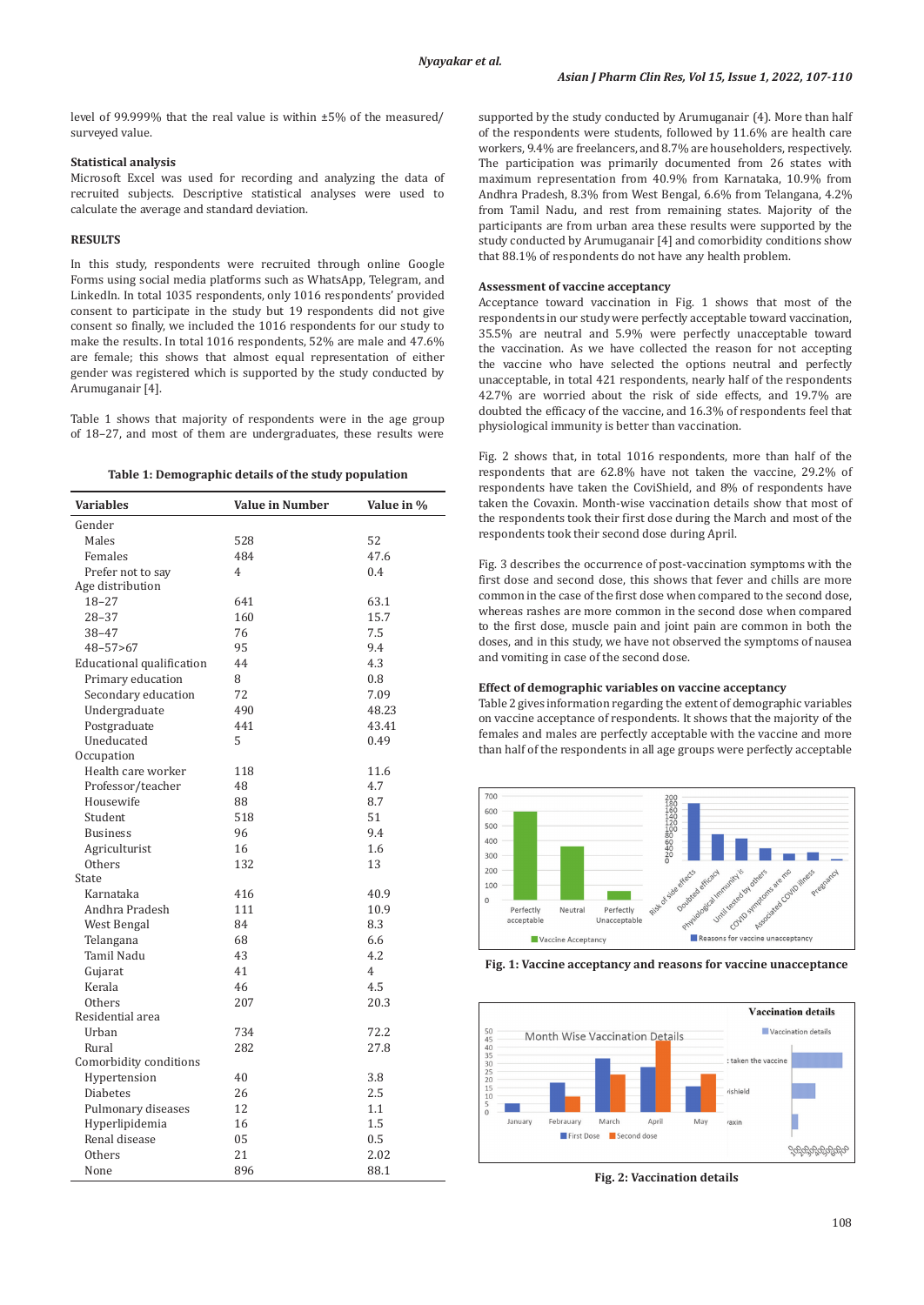| <b>Variables</b>             | Perfectly acceptable (n) (%) | Neutral $(n)$ $(\%)$ | Perfectly unacceptable (n) (%) |
|------------------------------|------------------------------|----------------------|--------------------------------|
| Gender (n)                   |                              |                      |                                |
| Male (528)                   | 323 (61.17)                  | 171 (32.38)          | 34 (6.43)                      |
| Female (484)                 | 270 (55.7)                   | 188 (38.8)           | 26(5.4)                        |
| Age $(n)$                    |                              |                      |                                |
| 18-27 (641)                  | 339 (52.8)                   | 263(41)              | 39(6.1)                        |
| 28-37 (160)                  | 102 (63.7)                   | 47 (29.3)            | 11 (6.87)                      |
| $38 - 47(76)$                | 51(67.1)                     | 20(26.3)             | 5(6.57)                        |
| $47 - 57(95)$                | 69 (72.6)                    | 21(22.1)             | 5(5.26)                        |
| >60(44)                      | 34 (77.27)                   | 10(22.7)             | 00(00)                         |
| Education qualifications (n) |                              |                      |                                |
| Primary education (8)        | 6(75)                        | 1(12.5)              | 1(12.5)                        |
| Secondary education (72)     | 34 (47.2)                    | 39(40.2)             | 9(12.5)                        |
| Undergraduate (490)          | 269 (54.9)                   | 199 (40.6)           | 22 (4.5)                       |
| Postgraduate (441)           | 284 (64.4)                   | 129 (29.3)           | 28(6.3)                        |
| Uneducated (5)               | 2(40)                        | 3(60)                | 00(00)                         |
| Occupation (n)               |                              |                      |                                |
| Health care worker/          | 67 (56.8)                    | 39 (33)              | 12 (10.2)                      |
| doctor(118)                  |                              |                      |                                |
| Professor/teacher (48)       | 32 (66.6)                    | 13(17.1)             | 3(6.25)                        |
| Business (96)                | 62 (63.3)                    | 29(30.2)             | 5(5.2)                         |
| Housewife (88)               | 56 (63.6)                    | 27 (30.7)            | 5(5.7)                         |
| Agriculturist (16)           | 11 (68.8)                    | 4(25)                | 1(6.25)                        |
| Student (518)                | 261 (50.4)                   | 218(42.1)            | 39 (7.52)                      |
| Others (132)                 | 83 (63)                      | 35(26.5)             | 14(10.6)                       |
| Residential area (n)         |                              |                      |                                |
| Urban (734)                  | 458 (62.4)                   | 243 (33.1)           | 33(4.5)                        |
| <b>Rural</b> (282)           | 137 (48.9)                   | 118 (41.8)           | 27(9.6)                        |
| State (n)                    |                              |                      |                                |
| Karnataka (416)              | 234 (56.2)                   | 154 (37.02)          | 28(6.7)                        |
| Andhra Pradesh (111)         | 48 (43.2)                    | 54 (48.6)            | 9(8.1)                         |
| West Bengal (84)             | 48 (57.1)                    | 31 (37)              | 5(6)                           |
| Telangana (68)               | 44 (54.7)                    | 22 (32.3)            | 2(3)                           |
| Tamil Nadu (43)              | 17(40)                       | 22(51.1)             | 4(9.3)                         |
| Gujarat (41)                 | 31 (75.6)                    | 7(17.07)             | 3(7.3)                         |
| Kerala (46)                  | 21(45.6)                     | 23(50)               | 2(4.3)                         |
| Others (207)                 | 152 (73.4)                   | 48 (23.2)            | 7(3.4)                         |

**Table 2: Extent of demographic variables on vaccine acceptancy**



**Fig. 3: The post-vaccination symptoms**



**Fig. 4: Demographics variables on post-vaccination symptoms**

toward the vaccine. Participants under the category of undergraduates and postgraduates has showed more than 50% acceptability rate towards vaccine. Acceptance of vaccines is more in the urban region than in the rural region. Comparative to the other states acceptancy of vaccines is less in Tamil Nadu and Kerala.

Fig. 4 describes the extent of gender on post-vaccination symptoms; the results show that females are more prone to the post-vaccination symptoms than males. Fatigue and muscle pain were very common in the case of males whereas fever, chills, and headache most commonly occur in the case of females in case of the first dose. Overall results say that post-vaccination symptoms are majorly seen in the case of first does when compared to the second dose.

# **CONCLUSION**

This community-based project on acceptance and post-vaccination symptoms of vaccination among Indians reveal that the majority of participants showed a positive acceptance rate toward the vaccination but most of them are worried about the risk of side effects. Most of the respondents have vaccinated majorly during the months of March and April. In regard to post-vaccination symptoms, mild fever and chills are the most common side effect in the case of the first dose of vaccination, whereas muscle/joint pain was seen commonly in both the first and second doses of vaccination. Acceptance toward vaccination determines the awareness, perception, and concern of the general public toward the vaccine and health-care system. Post-vaccination symptoms provide a comprehensive look toward the efficacy and the potential obstacle toward the vaccine. This study will help to educate the public, dispel misinformation, and reduce vaccine hesitancy. Furthermore, studies need to be conducted with a greater number of participants to provide more reliable results.